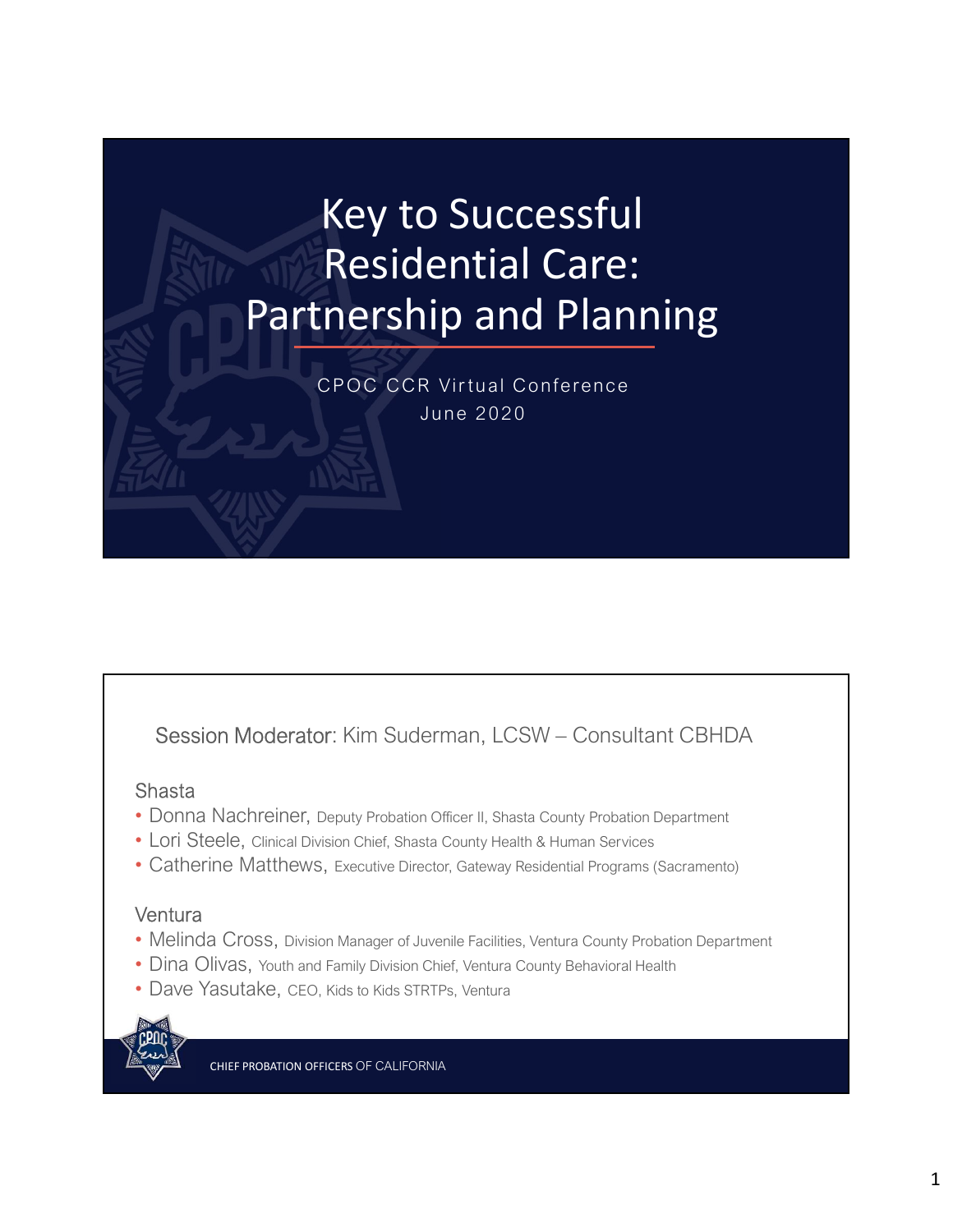

How does the youth's mental health needs influence the placement selection?

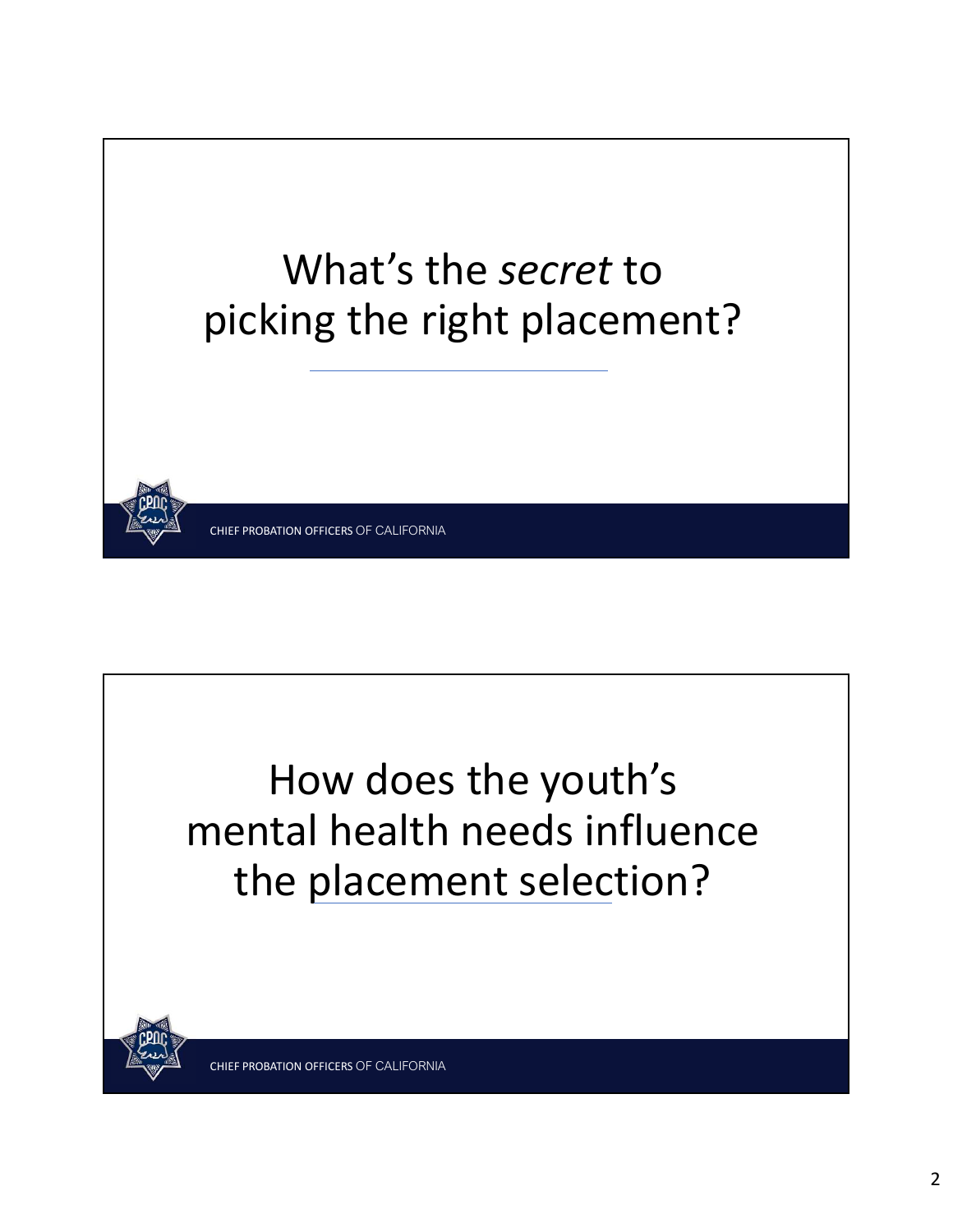

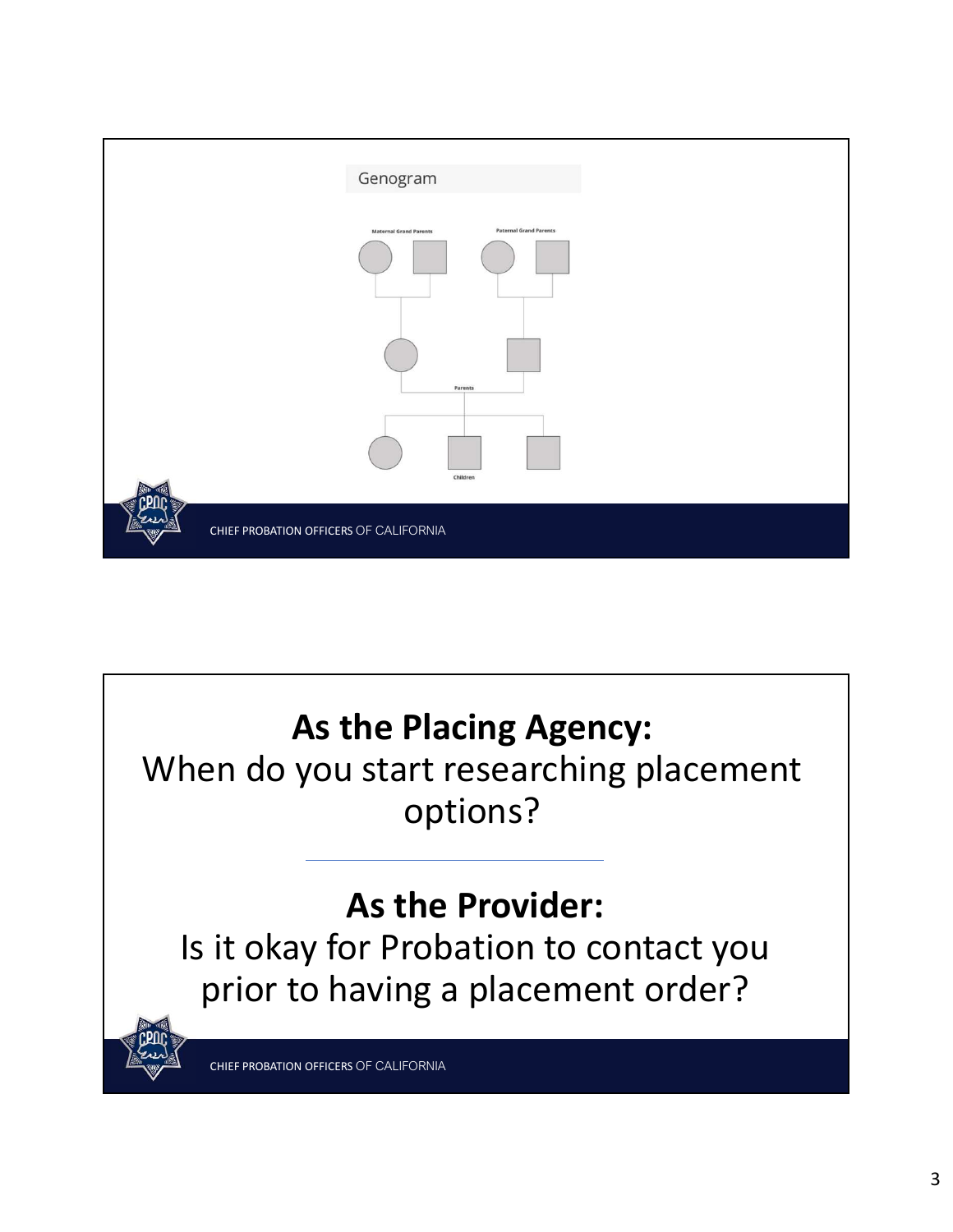

What are the strategies you use to get the placement off to a good start?

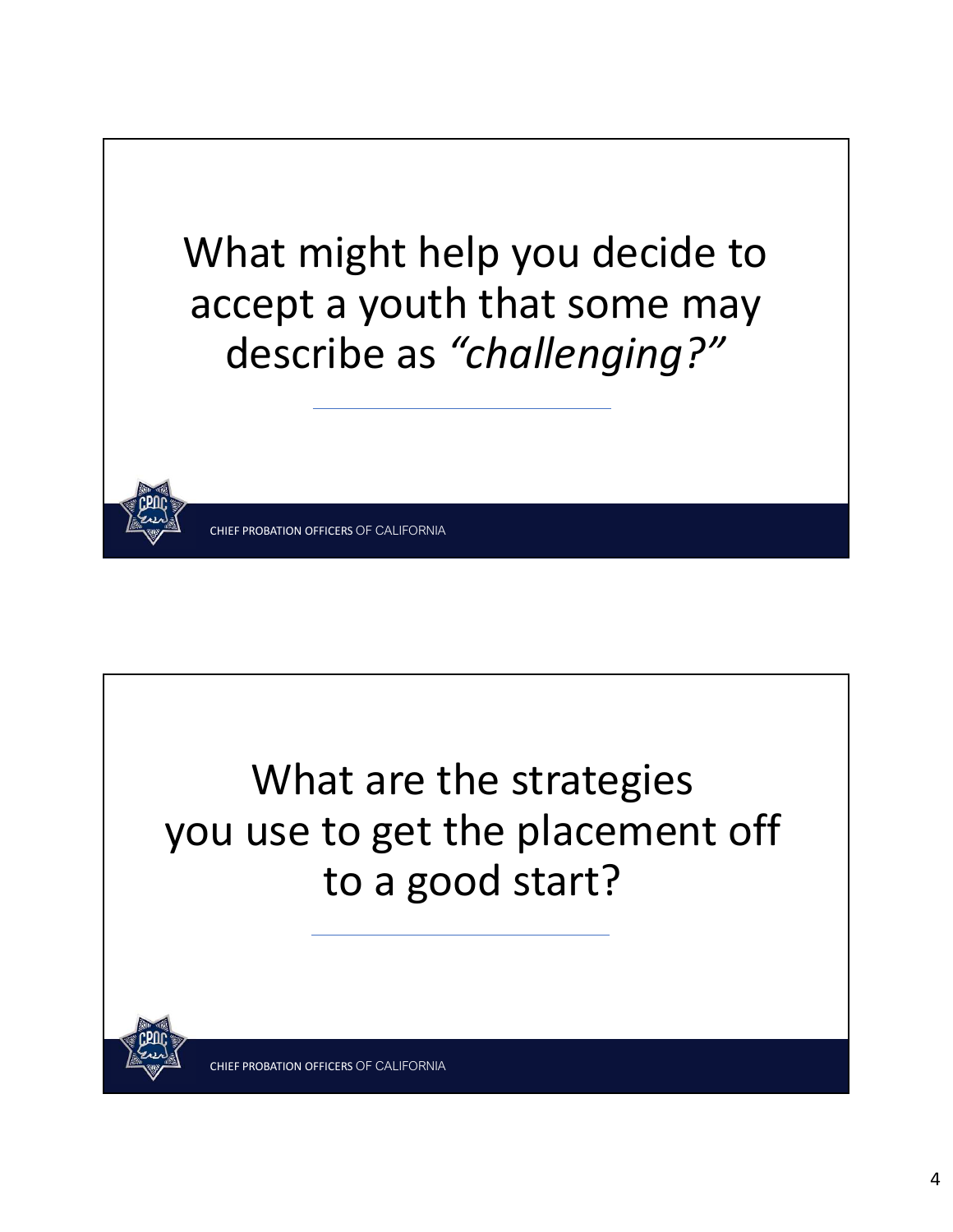



What do you do once issues arise?

What strategies have turned a situation around?